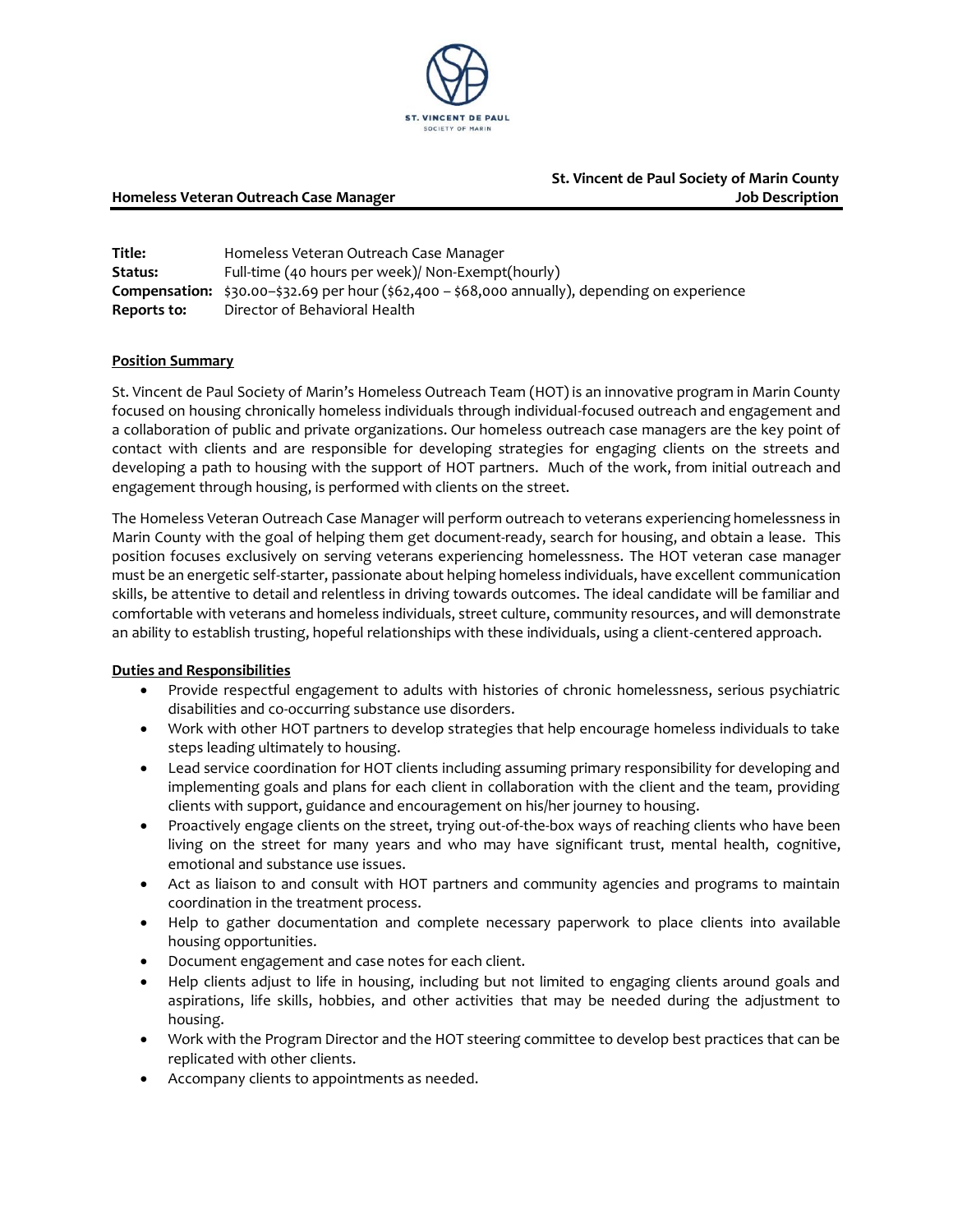

- Coordinate with outside inpatient services and establish linkage to outpatient treatment and self-help programs.
- Refer to more appropriate case management services when needed; facilitate warm hand-off.
- All other duties as assigned by supervisor.

# **Qualifications**

- Skills and competence to establish supportive, respectful, trusting relationships with persons with histories of homelessness, severe and persistent mental illnesses, emotional dysregulation, and cooccurring serious substance use disorders.
- Strong commitment to the right and ability of each person with a severe and persistent mental illness to live in normal community residences; work in market jobs; and have access to helpful, adequate, competent, and continuous support and services.
- Excellent verbal, written, and interpersonal communication skills and the ability to formulate critical thinking skills.
- Must have a valid California Driver License, a driving record acceptable by SVdP's insurance company, and proof of personal vehicle insurance.
- Demonstrated ability to be empathic, understanding, and approachable
- Ability to mediate conflict resolution, crisis intervention and basic counseling skills
- Demonstrated ability to detect behavioral changes within clients that may indicate a future relapse or mental health crisis.
- Basic understanding of trauma and exploitation.
- Basic understanding of mental health diagnosis, symptoms, and treatments.
- Computer literate and able to communicate efficiently and quickly.
- Ability to adhere to ethical business practices by striving to perform in a manner that conforms to the highest standards of ethical behavior, integrity, honesty, and maintaining strict confidentiality of all agency and client related information.
- Professional demeanor, dependability, integrity, good judgment, and sense of humor.

# **Preferred but not required qualifications (we encourage all interested applicants to apply, regardless of whether you meet all of the listed qualifications):**

- Two (2) years of experience in mental health treatment or substance abuse treatment, or related social service experience.
- Degree or work experience in psychology or social services background a plus.
- Experience working with veterans or unhoused population strongly preferred.
- Understanding of Co-occurring Disorders.
- Specialization in Alcohol and Drug Abuse Studies.

#### **Work Environment**

- The work environment is consistent with a social services environment requiring sensitivity to clients, volunteers, and visitors both indoors and outdoors.
- Travel independently and timely for work purposes.
- Maintain strict confidentiality of all agency and client-related information.
- Able to perform physically demanding tasks when assisting clients.
- Must be able to lift 25lbs, sit on floor and rise from floor, bend, stoop, reach, squat, and walk upstairs unassisted to access multiple workspaces.